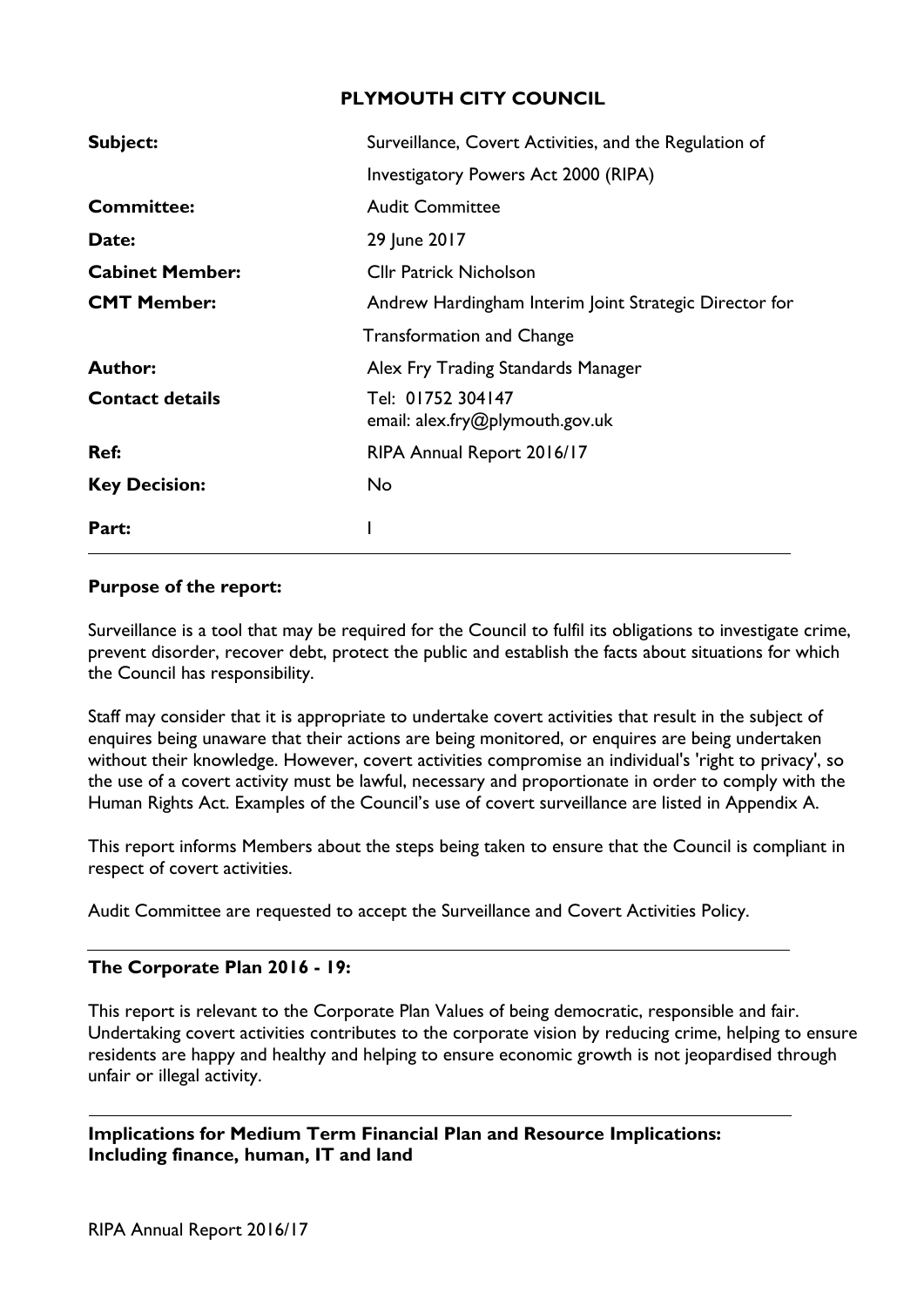There are no significant implications for the medium term financial plan as the undertaking of surveillance and covert activities is a departmental casework related process. There is not a specific budget cost code and all costs are subsumed within service team budgets. Thus any equipment that is required is obtained through current budgets.

However in order to ensure compliance with the requirements of the HRA and other relevant legislation; sufficient trained managers and staff are required to be available and the resourcing of specialist staff role profiles must be incorporated into Directorate action plans.

# **Other Implications: e.g. Child Poverty, Community Safety, Health and Safety and Risk Management:**

- Child Poverty none.
- Community Safety the purpose of the surveillance tool is to promote community safety, prevent crime and disorder, undertake fraud investigation and provide environmental protection.
- Health and Safety in particular the use of CCTV can promote safety, but officers undertaking surveillance are potentially at risk.
- Risk Management there is the possibility of loss of reputation and monetary penalties for the Council, through surveillance breaching privacy and that evidence obtained for an investigation will not be accepted. However, complying with RIPA prevents the Council breaching its obligations under the Human Rights Act and associated legislation; as well as enabling the product of surveillance to be used in accordance with the requirements of legislation and good practice.

## **Equality and Diversity**

Has an Equality Impact Assessment been undertaken? No, due to the low use of surveillance.

#### **Recommendations and Reasons for recommended action:**

Council are required to be informed about the use of covert surveillance by staff when conducting investigations and to agree a policy.

Members are requested to acknowledge that covert activities can be a necessary and proportionate response for achieving the Council's objectives through approval of the Surveillance and Covert Activities Policy; which allows covert activities to be deployed where necessary and proportionate, under the control of a good practice process based on the Regulation of Investigatory Powers Act requirements.

The report informs members about covert surveillance that has taken place, changes to legislation since the last report and the steps being taken to ensure that the Council is compliant in respect of covert activities.

#### **Alternative options considered and rejected:**

The alternative option is for Members to limit the option for Officers to use surveillance as an investigatory tool by:

RIPA Annual Report 2016/17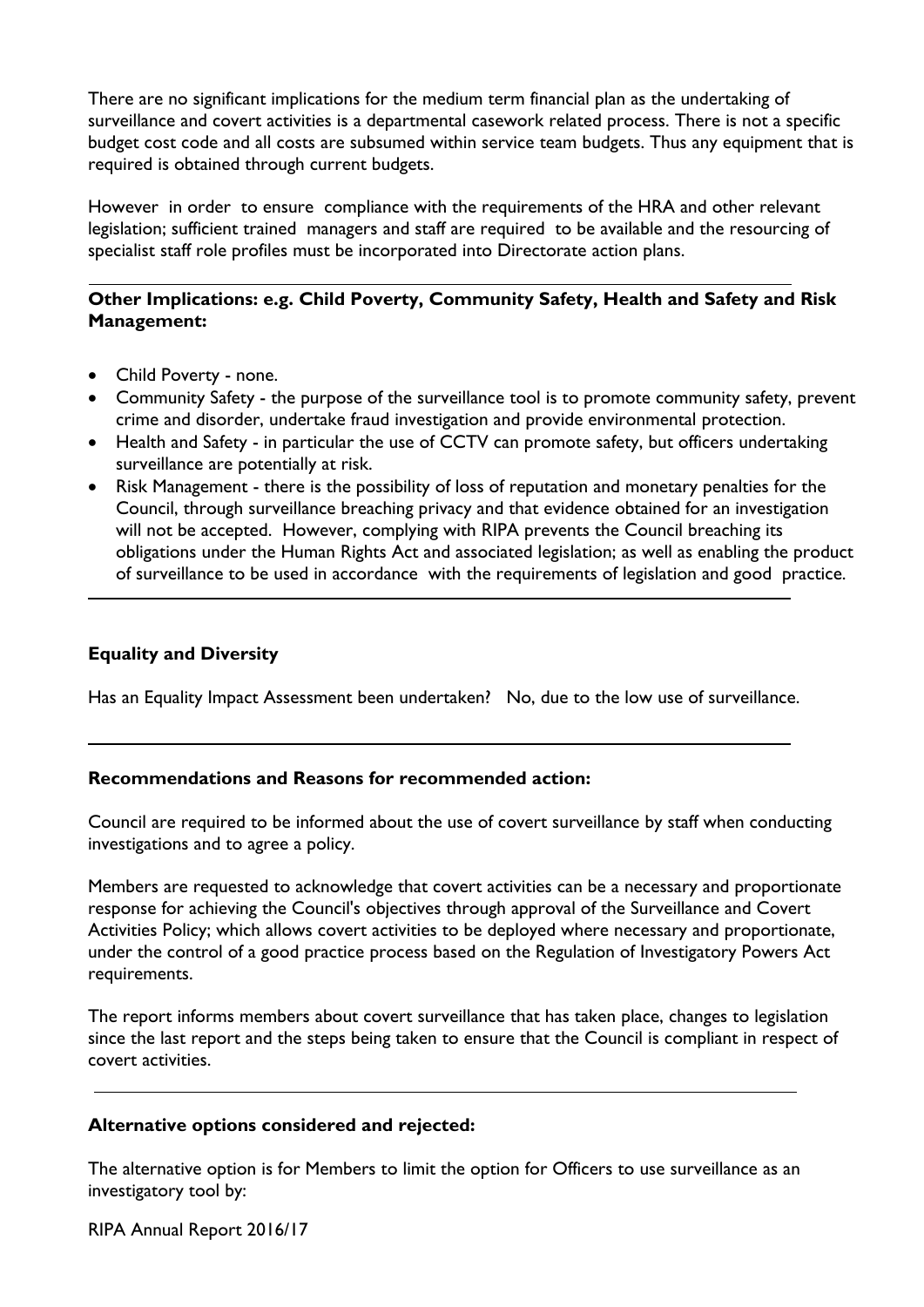- a) deciding that Officers will not undertake surveillance or covert activities on behalf of the Council, or
- b) Officers may only use covert activities when a serious crime is being investigated.

This option is rejected as the oversight Commissioners have not found Officers to be irresponsible, the Council has only initiated necessary investigations and has always been proportionate in its use of covert activities.

Thus Officers have been found to have the expertise to deploy the available powers appropriately and to now limit the use of surveillance would have a detrimental impact on Officers ability to undertake investigations in order to fulfil responsibilities of the Council.

### **Published work / information:**

Home Office explanation to Local Authorities of the current arrangements for using directed covert surveillance to obtain evidence for an investigation of a serious crime, the underage sale of alcohol and tobacco and the acquisition of the less intrusive types of communications data: service use and subscriber information.

Statutory codes of practice which staff must implement are available

The OSC and IOCCO inspection reports are available on the Council's RIPA webpage.

### **Background papers:**

| Title                                                                                                                                                                      | Part 1 | Part II | <b>Exemption Paragraph Number</b> |  |  |  |  |   |  |
|----------------------------------------------------------------------------------------------------------------------------------------------------------------------------|--------|---------|-----------------------------------|--|--|--|--|---|--|
|                                                                                                                                                                            |        |         |                                   |  |  |  |  | 6 |  |
| <b>RIPA Authorising Managers List</b><br>(not for public distribution)<br>http://documentlibrary.plymcc.loc<br>al/documents/RIPA Authorising<br>Managers internal list.pdf |        |         |                                   |  |  |  |  |   |  |
| Surveillance & Covert Activities<br>Policy<br>http://documentlibrary.plymcc.loc<br>al/documents/Covert Activities<br>and Surveillance Policy.pdf                           |        |         |                                   |  |  |  |  |   |  |

#### **Sign off:**

| Fin                                                             |  | _eg |  | Mon<br>Off |  | HR |  | <b>Assets</b> |  |  |  | Strat<br>Proc |  |
|-----------------------------------------------------------------|--|-----|--|------------|--|----|--|---------------|--|--|--|---------------|--|
| <b>Originating SMT Member:</b>                                  |  |     |  |            |  |    |  |               |  |  |  |               |  |
| Has the Cabinet Member(s) agreed the contents of the report? No |  |     |  |            |  |    |  |               |  |  |  |               |  |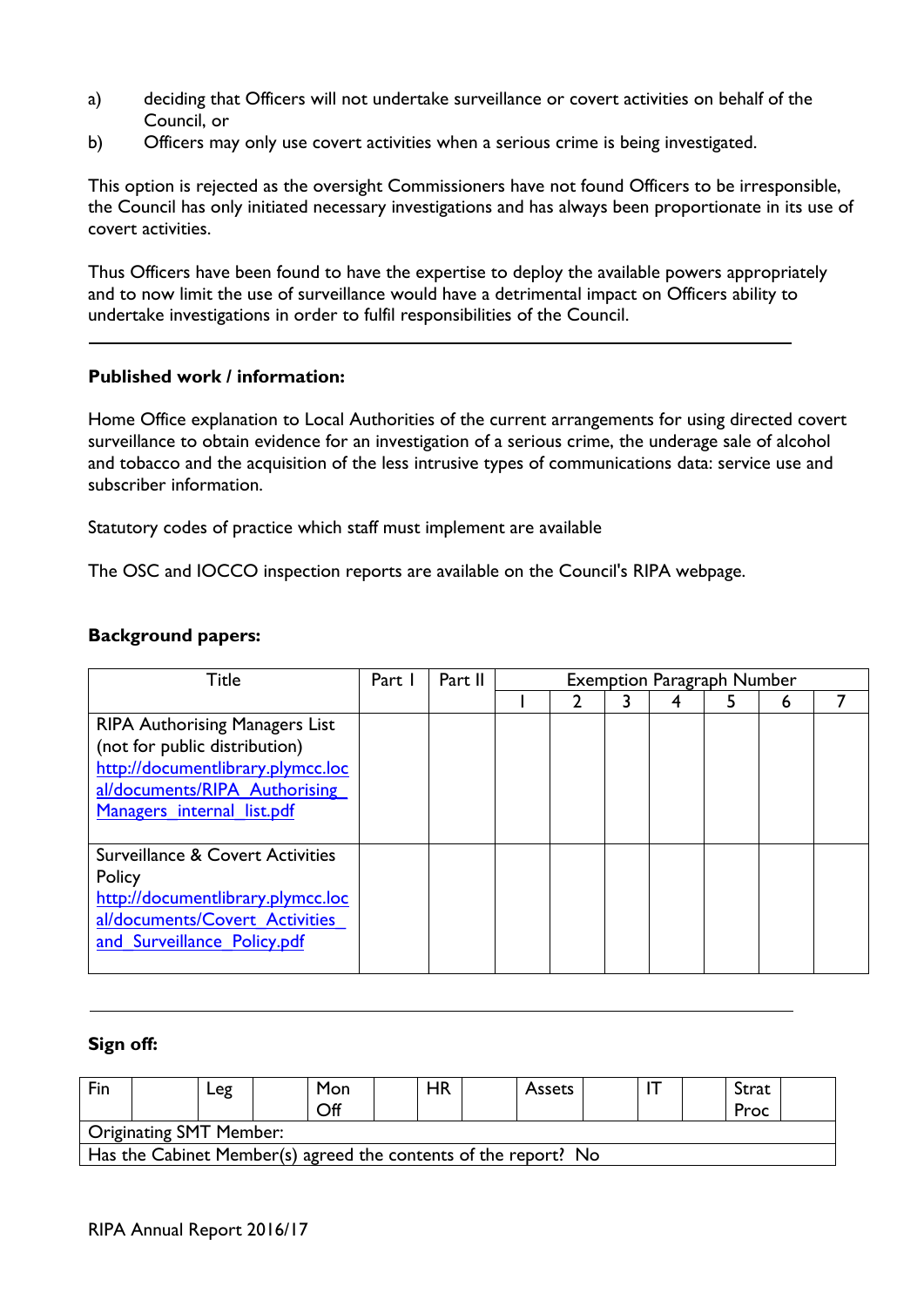## **1 Introduction**

- 1.1 The last annual report was submitted in June 2016.
- 1.2 There have been no Interception of Communication Commissioner (ICC) or Office of Surveillance Commissioners (OSC) Inspections since the last report.
- 1.3 All the recommendations from the last OSC 2015 Inspection report were implemented and detailed in the last Audit Committee Report.
- 1.4 The 2015 OCS report has since been published on the PCC RIPA webpage.
- 1.5 The Surveillance & Covert Activities policy is submitted for approval.
- 1.4 Neither the ICC or OSC have notified the Council of any future inspection.

#### **2.0 Use of Surveillance and covert activity since last report**

- 2.1 The Policy provides for staff to undertake authorised investigations to enforce legislation. These authorised covert activities are intended to confirm or identify who has been involved in a crime, what has taken place and when events have taken place.
- 2.2 Legislative changes in 2012 introduced a judicial approval process for all Local Authority RIPA applications. Since then after internal authorisation, the Local Authority must seek judicial approval for their RIPA Authorisation. Approval will only be given if the statutory tests have been met and the application is necessary and proportionate. Further, Local Authorities can now only apply for authorisation for directed surveillance under RIPA in connection with investigating offences that are punishable by a maximum term of 6 months imprisonment or are related to the underage sale of alcohol or tobacco.
- 2.2 There have been no applications or authorisations under RIPA since the last report.

#### **3.0 Legislative changes**

3.1 There have been no changes in the relevant RIPA legislation since the last report.

#### **4.0 Training**

- 4.1 Since the last report there have been a number of changes in Authorising Officers and the Senior Responsible Officer. The Authorising Managers List has been amended to reflect that.
- 4.2 On-Line RIPA Introduction training has been provided for the new authorising managers, Public Protection Service Managers and officers from Legal Services. Face to Face RIPA training in conjunction with Devon County Council is currently being arranged for relevant officers.